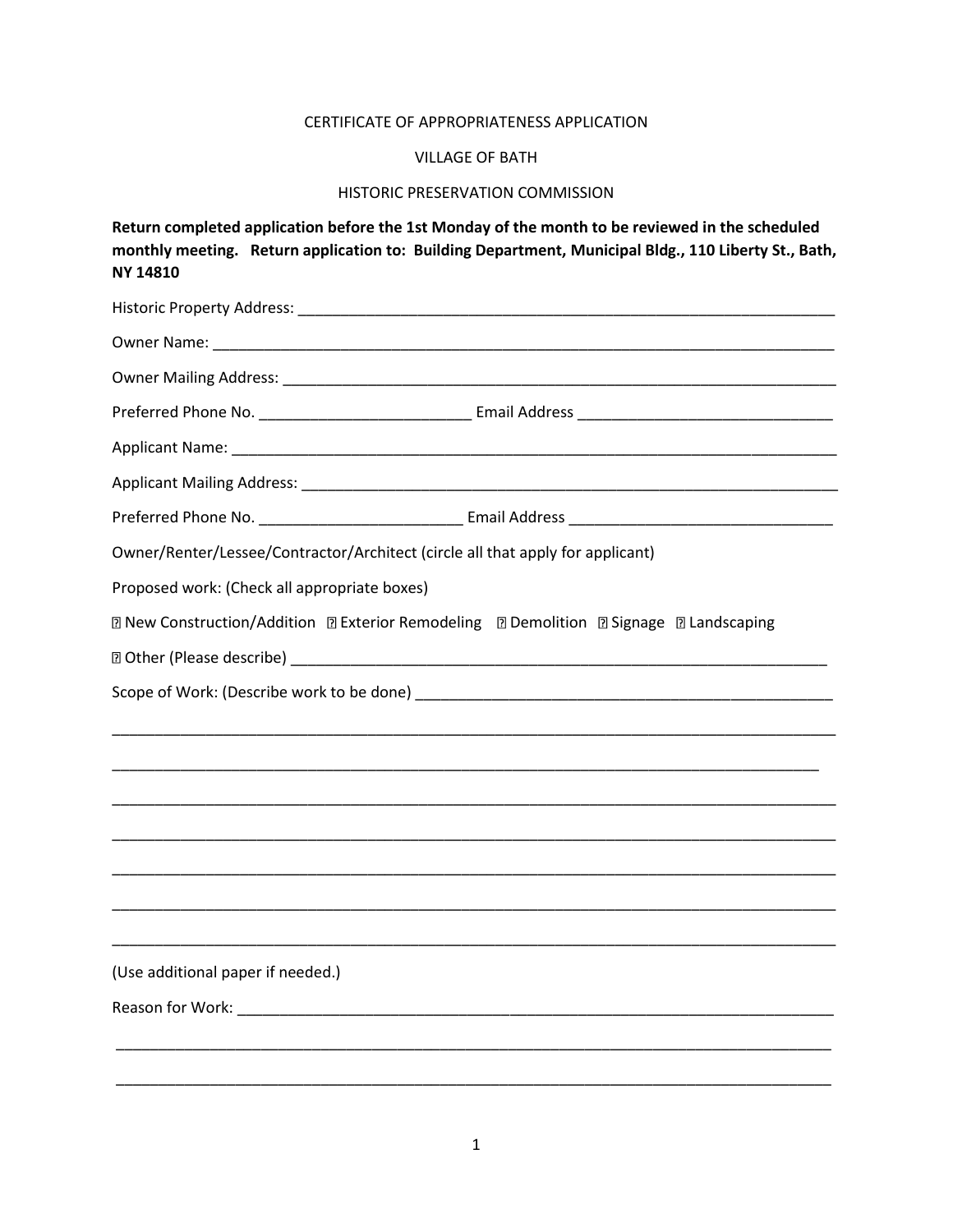Proposed Work Specifications: (check only the items being provided with this COA application)

- **Plot plans to scale showing existing and proposed work to be completed.**
- Samples of materials to be used (wood, masonry, windows, doors, etc.)
- Drawings/sketches with measurements.
- **Photographs of property and proposed area of work.**

| Please Note: This application will not be accepted for review without the inclusion of the above |
|--------------------------------------------------------------------------------------------------|
| required and noted specifications.                                                               |
| Construction Cahodula: (Approv. Ctart to Completion Datas)                                       |

| Check & Identify who will be involved in the proposed work: |                                                                                  |  |  |  |
|-------------------------------------------------------------|----------------------------------------------------------------------------------|--|--|--|
| <b>2 Applicant</b>                                          |                                                                                  |  |  |  |
| <b>2 Property Owner</b>                                     |                                                                                  |  |  |  |
|                                                             |                                                                                  |  |  |  |
|                                                             |                                                                                  |  |  |  |
|                                                             |                                                                                  |  |  |  |
|                                                             |                                                                                  |  |  |  |
|                                                             |                                                                                  |  |  |  |
|                                                             |                                                                                  |  |  |  |
| <b>Other Related</b>                                        |                                                                                  |  |  |  |
|                                                             |                                                                                  |  |  |  |
|                                                             | ,我们也不能会在这里,我们的人们就会在这里,我们也不能会在这里,我们也不能会在这里,我们也不能会在这里,我们也不能会在这里,我们也不能会不能会不能会。""我们, |  |  |  |
|                                                             |                                                                                  |  |  |  |
| Thank you, your application is completed.                   |                                                                                  |  |  |  |

**Return completed application before the 1st Monday of the month to be reviewed in the scheduled monthly meeting. Return application to: Building Department, Municipal Bldg., 110 Liberty St., Bath, NY 14810**